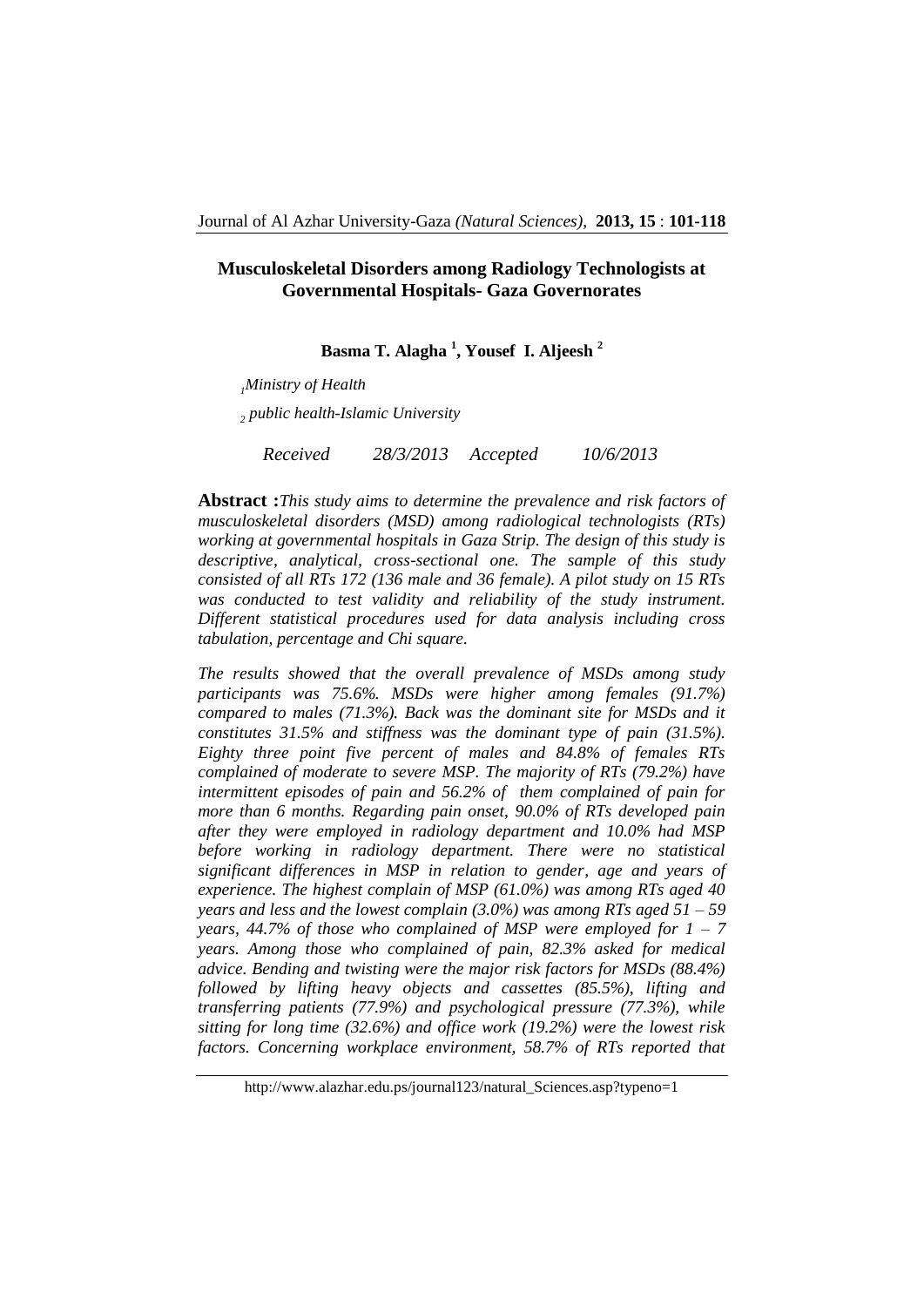#### **Basma T. Alagha , Yousef I. Aljeesh**

*lighting in their workplace was unsuitable, 54.6% of them reported that floor was unsuitable and 58.1% reported that staff number was unsuitable. The study concluded that workplace modifications is needed (lighting and floor) beside the need to increase the number of qualified staff. Priority suggestions to avoid MSDs were decreasing the number of radiology procedures performed each day, distributing assignments fairly between staff and avoiding lifting heavy objects.*

**Key words:** Musculoskeletal Disorder (MSDs), Radiology Technologists (RTs), Governmental Hospitals, Gaza.

### **اضطرابات العضالت الحركية لدى فنيي األشعة العاملين في المستشفيات الحكومية بقطاع غزة**

**ملخص الدراسة:**

 تعتبر اضطرابات العضالت الحركية من المشاكل واسعة االنتشار التي تؤثر علي جودة الحياة واإلنتاج. هدفت هذه الدراسة إلي تحديد مدي انتشار اضطرابات العضالت الحركية لدي فنيي األشعة العاملين في المستشفيات الحكومية بمحافظات غزة، كما هدفت إلي التعرف علي أهم العوامل التي تؤدي لحدوث تلك االضطرابات، ولتحقيق هذه األهداف فقد استخدمت الباحثة المنهج الوصفي التحليلي المقطعي عبر عينة للدراسة مكونة من 271 فني أشعة )231 ذكر، 31 أنثي(.كما استخدمت الباحثة استبانة لقياس مدي انتشار العضالت الحركية باإلضافة لعمل دراسة استطالعية علي عينة مكونة من 21 فني أشعة بقصد التأكد من صدق وثبات أداة الدراسة مستخدمة اختبار صدق االتساق الداخلي و معامل ألفا كرونباخ. ولتحليل البيانات استخدمت الباحثة برنامج الرزم الإحصائية للعلوم الإنسانية يالاضافة للمعالجات اإلحصائية ، التكرارات، النسب المئوية ومربع كاي.

ومن أهم نتائج الدراسة أن %71.1 من عينة الدراسة يعانون من اضطرابات العضالت الحركية، وهي في اإلناث أعلي منها في الذكور) %72.7 إناث%72.3،ذكور(،وكانت أالم الظهر الأكثر انتشارا بنسبة بلغت 31.5%، والشد العضلي أكثر أنواع الألم تكرارا بنسبة بلغت %32.1 ،وأن %53.1 من الذكور و %58.8 من اإلناث أالمهم بين شديدة ومتوسطة واستمر الألم لمدة تزيد عن 6 اشهر لدى 56.2%من فنيي الأشعة،كما ان 90.0%من المشتكين من ألام العضلات أفادوا بان ألامهم ظهرت بعد البدء بالعمل في قسم الأشعة.

كما انه اليوجد فروق ذات داللة إحصائية في أالم العضالت الحركية تعزي للجنس والعمر رسنوات الخبرة وكانت أكثر ألام العضلات الحركية تكراراً لدي فنيي الأشعة الذين تقل ً أعمار هم عن 40 عاماً بنسبة بلغت 1.0% وكانت أقلها تكراراً لدىً فنيي الأشعة الذين ً تراوحت أعمارهم بين 51 – 59 عاماً بنسبة بلغت 3.0% فقط، وكان 44.7% من الذين يشتكون من آالم العضالت الحركية ممن تراوحت سنوات الخبرة لديهم بين 2 – 7 سنوات. ومن بين الذين عانوا من ألام العضلات الحركية فقد طلب 82.3% منهم نصيحة طبية لتخفيف الألم

**(102)** *Journal of Al Azhar University-Gaza (Natural Sciences),* **2013, 15**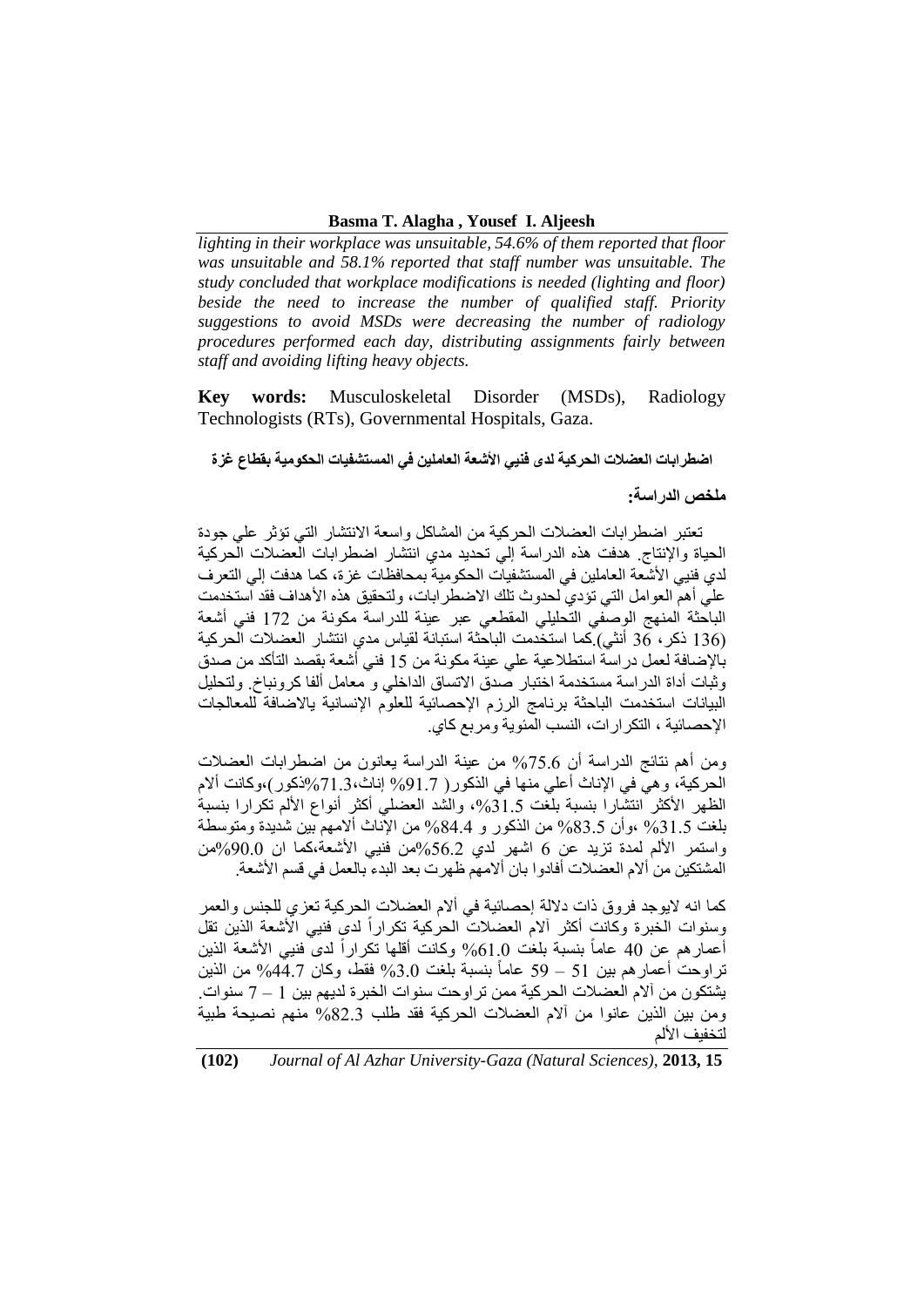وهناك عوامل تؤدي لحدوث اضطرابات العضالت الحركية منها االنحناء وااللتواء،وهي أكثر ها خطرا بنسبةً بلغت 88.4%، يليها حمل الأشياء الثقيلة وكاسيتات الأشعة بنسبة بلغت ،%51.1ثم حمل ونقل المرضى بنسبة بلغت %77.7 والضغط النفسي بنسبة بلغت ،%77.3 بينما كانت أقل عوامل الخطر الجلوس لفترة طويلة بنسبة بلغت %31.1 والعمل المكتبي بنسبة بلغت 19.2%.

أما بالنسبة لبيئة العمل فقد أفاد%15.7 من أفراد عينة الدراسة أن اإلضاءة في مكان العمل كانت غير مناسبة%81.1، أفادوا أن أرضية القسم غير مناسبة،و %15.2أفادوا أن عدد الفنيين في القسم غير كاف.

وبناء علي ما سبق فان الباحثة توصي بضرورة إدخال تعديالت في بيئة العمل )اإلضاءة وأرضية القسم) وزيادة عدد العاملين في القسم. أما بالنسبة للاقتراحات للحد من اضطرابات العضالت الحركية فقد أظهرت النتائج ان أهمها تقليل العبء علي العاملين، توزيع المهام بشكل عادل وتجنب حمل األشياء الثقيلة.

## **Introduction**

Musculoskeletal disorders (MSDs) are an important and costly occupational health problem with consequences for workers, employers and society. About 40 million workers are affected by work-related MSDs. Almost a quarter of the European workforce report that they have experienced muscular pain in their neck, shoulders, upper limbs and about one in every three suffers from low back pain (LBP). Within the European Union, MSDs are the single most common cause of sickness absence from work, early retirement, and disability payments. It is estimated that the direct annual costs of the MSDs account for 2% of the European gross domestic product [1]. Work related musculoskeletal disorders (WRMSDs) are major public health problems and the most serious in the field of occupational health. These disorders leading to disability, increased absenteeism and produce significant costs in treatments and compensations [2].

MSDs affect the body' s muscles, joints, tendons, ligaments, bones and nerves. Most of them caused either by the work itself or by the employees working environment. Typically, MSDs affect the back, neck, shoulders, upper limbs and lower limbs [3]. The world Health Organization (WHO) has characterized work-related diseases as multi factorial to indicate that a number of risk factors (e.g., physical, organizational, psychological, individual, and socio-cultural) contribute to causing these diseases [4].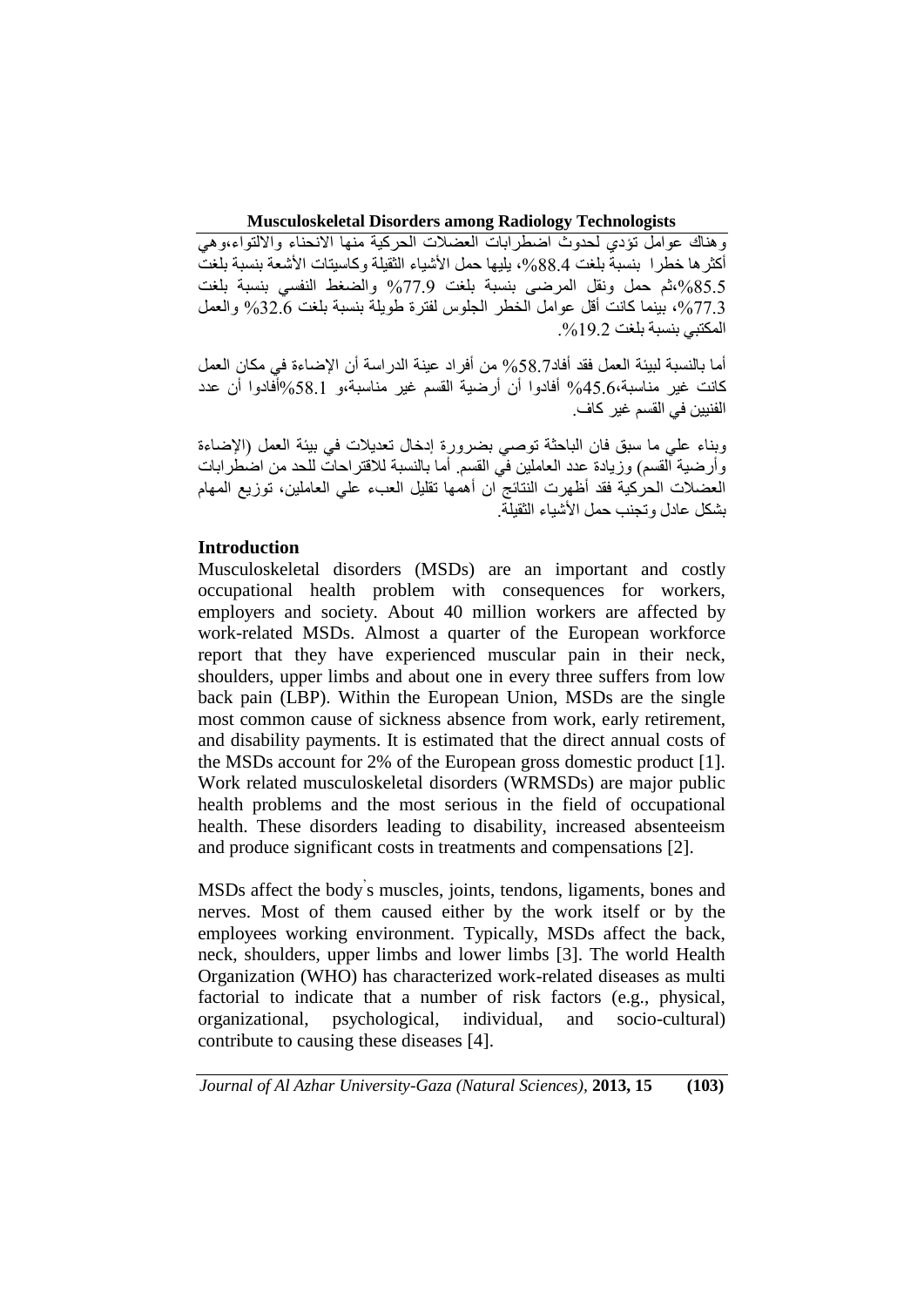### **Basma T. Alagha , Yousef I. Aljeesh**

It has been shown that MSDs represent 40% of all chronic health problems, 54% of long term disability and 20% of health care utilization [5]. Every year in the European Union (EU), there are 5,720 fatal work-related accidents and millions of people injured from work place [3]. In the United States (US), MSDs are the most frequent complaint where about 33% of adults are affected by their signs and symptoms including limitation of motion or pain in joints or extremity and its prevalence generally increases with age [6]. MSDs comprises significant injuries and disability among radiology technicians (RTs), risk factors include lifting cassettes, carrying patients, transferring mobile devices, contact stress (wearing lead apron), awkward posture, force, static postures and others [7]. Another study found that 60% of Italian X-ray technologists' students have LBP, 20% have neck pain and 21% have shoulder pain [8].

In Gaza, governmental hospitals there are many factors that contribute to development of MSDs and pain / discomfort among RTs since they face many physical, psychological and occupational hazards. Therefore, this study was conducted to identify the most common MSDs and consequent MSP through determining its prevalence, characteristics, common risk factors and associations with demographic variables.

## **Methodology**

## **Place of the study**

This study was conducted at all radiology departments at Gaza governmental hospitals. The radiology centers provide Ultra-Sonography, Routine X-ray, Fluoroscopy, CT scanning, Panorama and MRI.

## **Sample and sampling method:**

The researchers considered the population as the study sample for this study (census sample). The population of the study consisted of all RTs employed currently in all governmental hospitals in GS, who have technical responsibilities in radiology departments at the time of the study. The total number was 192 RTs (172 for actual sample, 15 for pilot study and 5 refused to participate in the study).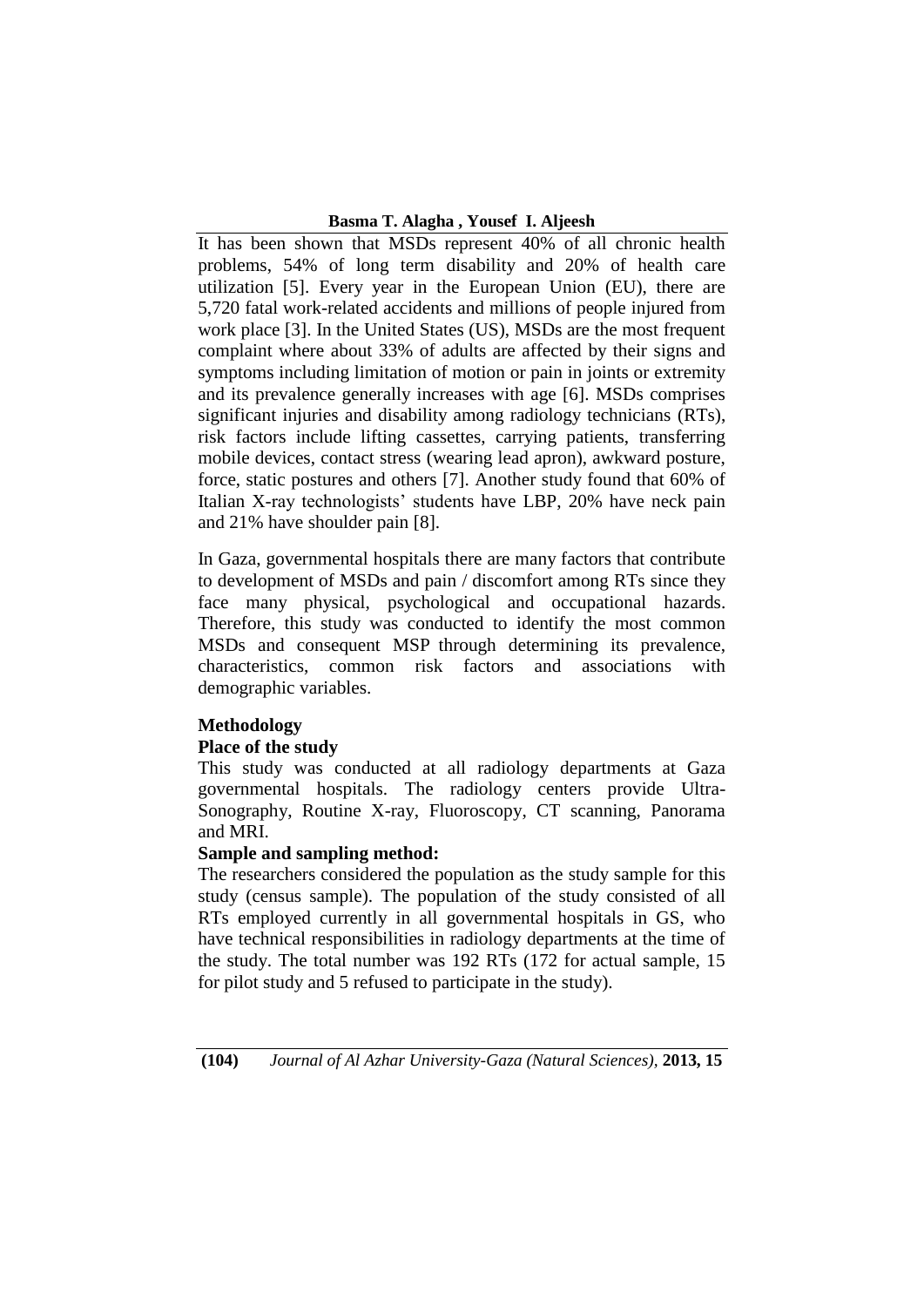### **Method of the study**

The study is quantitative, descriptive, analytical, cross-sectional one. **Instrument of the study**

Self-administered questionnaire was used in this study; it was distributed into six parts:

- The first part included personal and demographic data.

- The second part included characteristics of MSDs.

 - The third part included risk factors that may lead to development of MSDs (15 items)

- The fourth part included workplace conditions (8 items).

- The fifth part included medical advice to manage MSDs (5 items).

- The sixth part included suggestions to avoid MSDs (10 items).

The researchers used the Correlation Coefficient test (Person Correlation test) to evaluate the construct validity of each domain of the study and total score of the scale. All the coefficients were positive and significant at the 0.05 level**,** and all correlation coefficients ranged between (0.414 - 0.773), that means a content validity for what it is supposed to be measured. While Cronbache' Alpha Coefficient test was used to measure the reliability of the instrument between each domain and the total score of the instrument. In this study the Cronbache' Alpha value of the instrument was 0.633 that is high and reflects reliability of the instrument .

|       | Table (1): Correlation between each domain and total score of |  |  |  |  |
|-------|---------------------------------------------------------------|--|--|--|--|
| scale |                                                               |  |  |  |  |

| <b>Domain</b>       | <b>Correlation</b> |
|---------------------|--------------------|
| <b>Risk factors</b> | 0.686              |
| Work environment    | 0.521              |
| Medical advice      | 0.414              |
| Recommendations     | 0.773              |

*Journal of Al Azhar University-Gaza (Natural Sciences),* **2013, 15 (105)**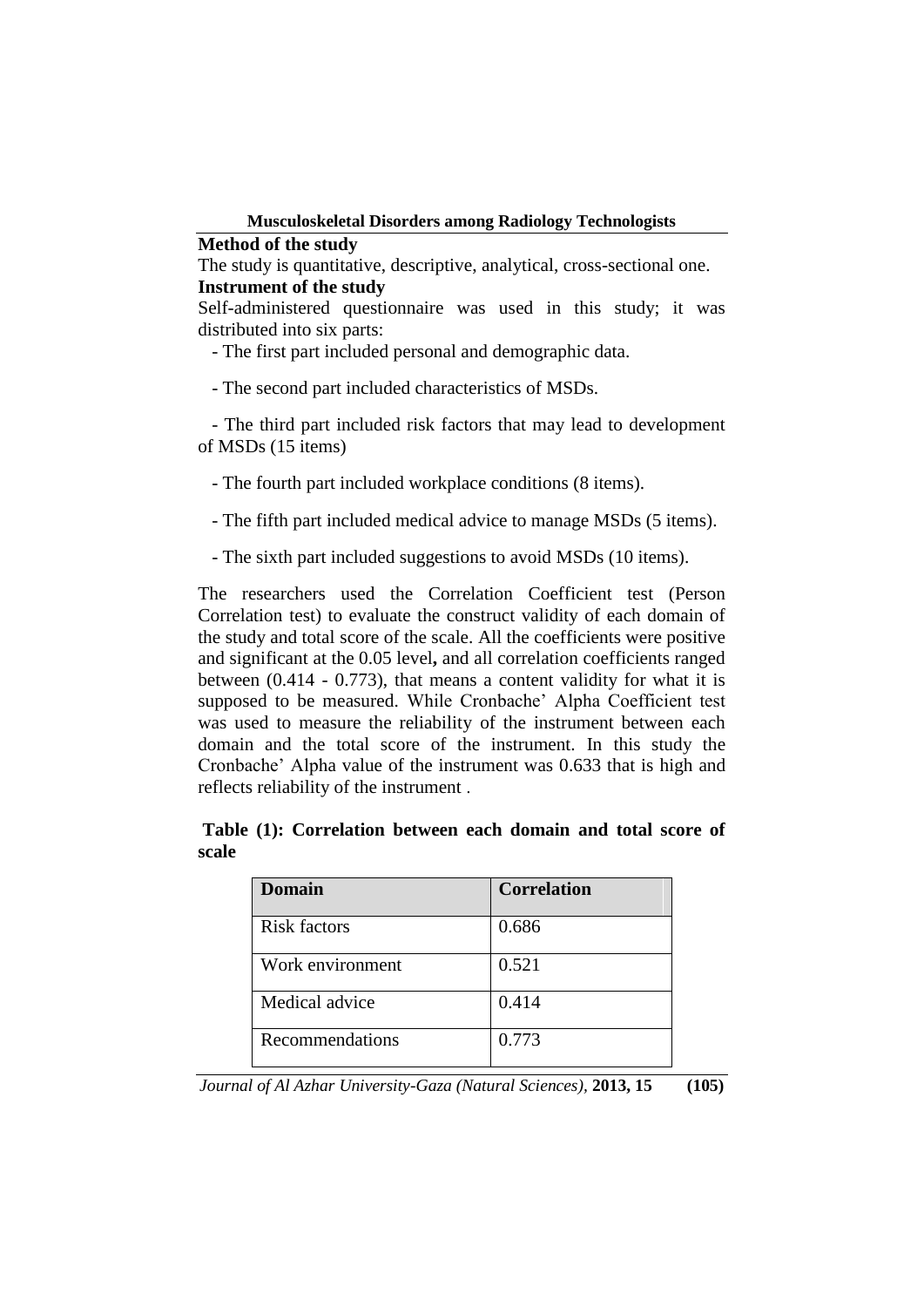The questionnaire has been prepared in suitable papers, pointed, cleared statements and proper arranged of ideas to make fullness of the questionnaire easy and simple. The face validity ratio was conducted by helping of experts to ensure relevance, clarity and completeness. Recommendations of the experts for changing were taken into consideration.

## **Eligibility criteria**

The study included All formally employed RTs (males and females) working in Gaza governmental hospitals and have technical responsibilities at the time of the study. RTs that were pregnant have an experience less than one year and anyone who has a congenital deformity, or trauma (not caused by work conditions) was excluded.

## **Ethical consideration and procedures**

The researchers were committed to all ethical consideration required to conduct a research. An official letter of approval was obtained from Helsinki Committee (Palestinian ethical committee). In addition, an official letter of request was obtained from MOH Director General of hospitals to conduct the study in radiology departments at governmental hospitals. Furthermore, each participant in the study received an explanatory letter attached to the questionnaire about the purpose of the study, confidentiality of the information and the fact that the participation is optional.

## **Collection of data**

Data was collected by the researchers. Instructions were given to study participants before filling the questionnaire. All the questionnaires were arranged and have a serial number. Collection of data continued three weeks.

### **Data analysis**

The researchers entered the data of the questionnaires using the Statistical Package for Social Sciences (SPSS version 13) with assistance of statistician and the steps were as follows: over viewing the filled questionnaires, coding of the questionnaires, data cleaning and designing data entry model.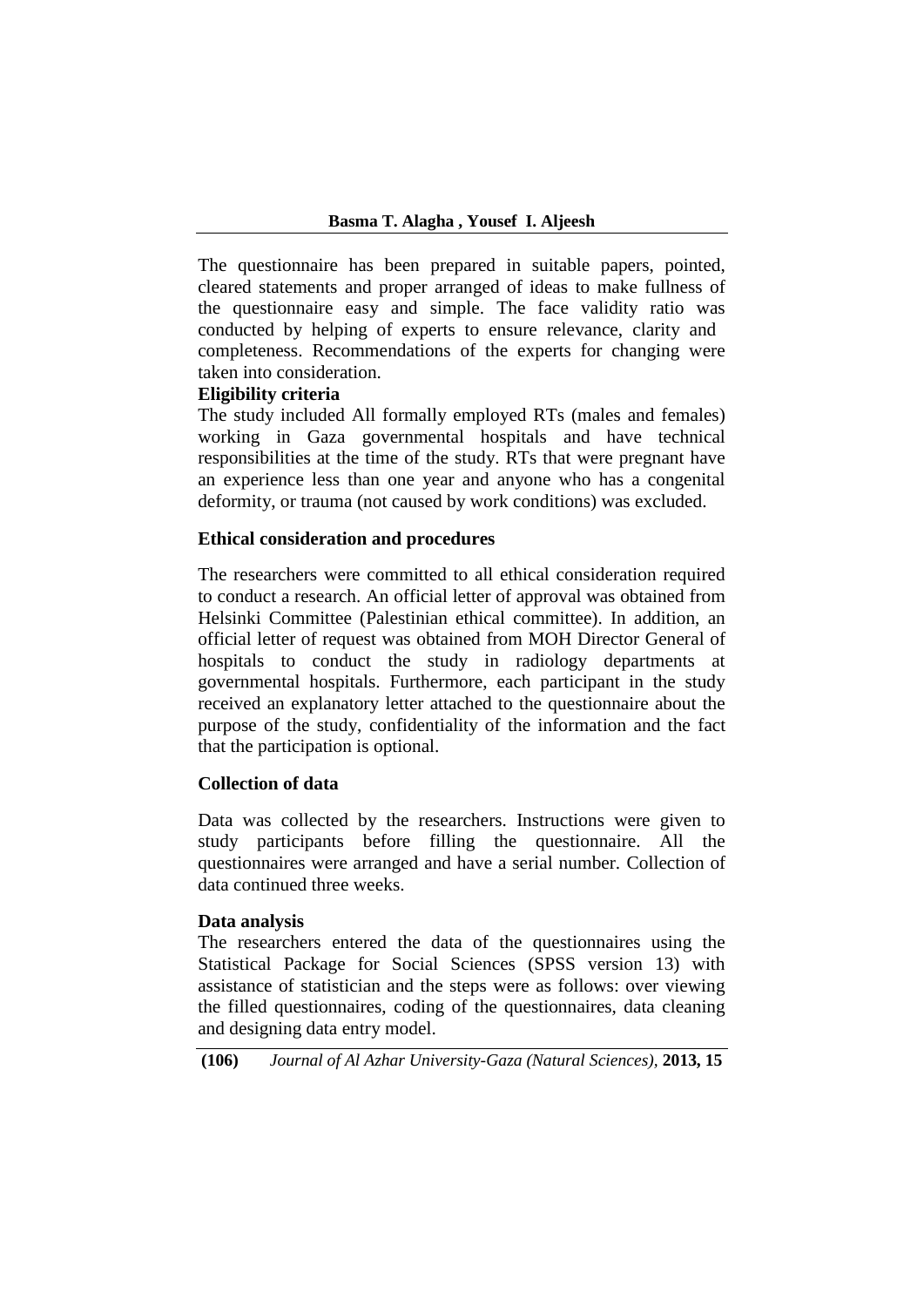Statistical procedures used included; frequency tables for the study variables, means and percentage, cross tabulation and Chi square to calculate the relationships between categorical variables. P value less than or equal 0.05 was considered statistically significant.

# **Results**

# **Sample characteristics**

The study sample consisted of 172 RTs from all governmental hospitals in Gaza Strip. Of them, 136 were male and 36 female. Their age ranged between 23 – 59 years, with mean age 33.15. Their experience ranged between  $1 - 30$  years, with mean 8.90 years

# **Prevalence of musculoskeletal Disorders**

Table (1) showed that the majority of RTs 130 (75.6%) complained of MSP, while 42 (24.4%) did not have MSP.

|                            | <b>Male</b> |                      |       | <b>Female</b>        | <b>Total</b> |                                  |  |
|----------------------------|-------------|----------------------|-------|----------------------|--------------|----------------------------------|--|
| <b>Presence</b><br>of pain | Freq.       | $%$ within<br>gender | Freq. | $%$ within<br>gender | Freq.        | $\frac{0}{0}$<br>within<br>total |  |
| No MSP                     | 39          | 28.7                 | 3     | 8.3                  | 42           | 24.4                             |  |
| Complain<br>of MSP         | 97          | 71.3                 | 33    | 91.7                 | 130          | 75.6                             |  |
| <b>Total</b>               | 136         | 100.0                | 36    | 100.0                | 172          | 100.0                            |  |

**Table (1): Prevalence of MSP among study participants (N = 172)**

Table (2) illustrated that from RTs who complain of MSP, 11.3% of male RTs have mild pain, 59.7% have moderate pain, 23.8% have severe pain and 5.2% have very severe pain. On the other hand, 9.1% of female RTs have mild pain, 63.6% have moderate pain, 21.2% have severe pain and 6.1% have very severe pain. Generally, this result show that 60.7% of RTs complain of moderate MSP and 28.6% complain of severe and very severe MSP. The differences in pain intensity between male and female RTs were not statistically significant as chi square was  $6.703$  and P value = 0.152.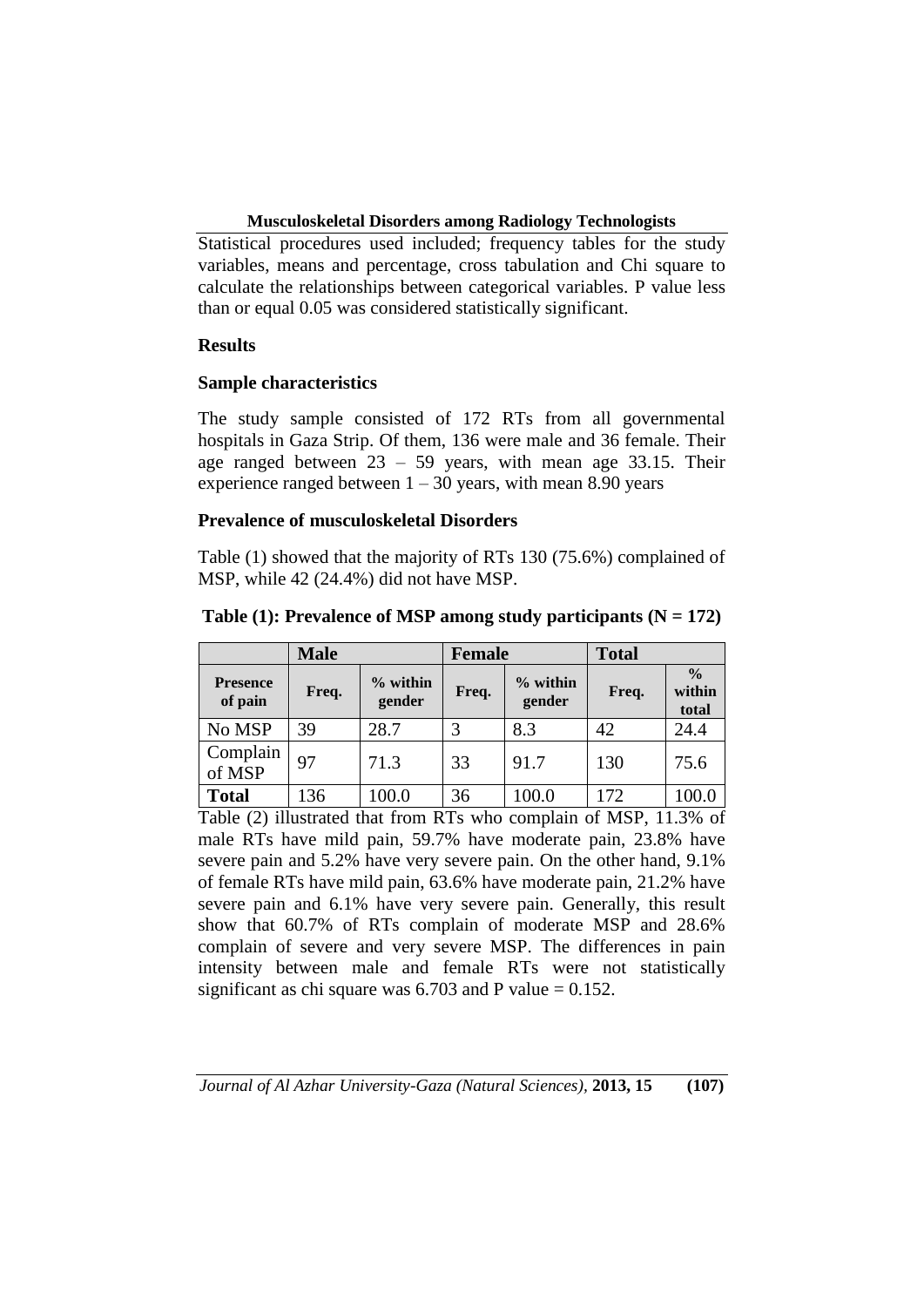|                                           |       | <b>Male</b>              |                | <b>Female</b>            |       | <b>Total</b>            |  |
|-------------------------------------------|-------|--------------------------|----------------|--------------------------|-------|-------------------------|--|
| Pain<br>intensity                         | Freq. | $\%$<br>within<br>gender | Freq.          | $\%$<br>within<br>gender | Freq. | $\%$<br>within<br>total |  |
| Mild                                      | 11    | 11.3                     | 3              | 9.1                      | 14    | 10.7                    |  |
| Moderate                                  | 58    | 59.7                     | 21             | 63.6                     | 79    | 60.7                    |  |
| Severe                                    | 23    | 23.8                     | 7              | 21.2                     | 30    | 23.2                    |  |
| Very<br>severe                            | 5     | 5.2                      | $\overline{2}$ | 6.1                      | 7     | 5.4                     |  |
| <b>Total</b>                              | 97    | 100.0                    | 33             | 100.0                    | 130   | 100.0                   |  |
| Chi square $= 6.703$<br>P value $= 0.152$ |       |                          |                |                          |       |                         |  |

## **Basma T. Alagha , Yousef I. Aljeesh Table 2): Pain intensity and gender**

### **Site of MSP**

Table (3) shows that back pain was the major complain among those who have MSDs and it accounts for 31.5%, followed by back and neck 19.2%, back, neck and shoulders 17.0% and neck and shoulders 14.6%.

## **Table (3): Site of pain (n= 130)**

| Site of pain              | <b>Frequency</b> | Percent % |
|---------------------------|------------------|-----------|
| <b>Back</b>               | 41               | 31.5      |
| <b>Neck</b>               | 9                | 6.9       |
| Shoulders                 |                  | 3.1       |
| $Back + neck$             | 25               | 19.2      |
| $Back + shoulders$        | 10               | 7.7       |
| $Neck + shoulders$        | 19               | 14.6      |
| $Back + neck + shoulders$ | 22               | 17.0      |
| <b>Total</b>              | 130              | 100.0     |

## **Type of MSP**

Table (4) show that stiffness was the major type of MSP and it accounts for 40.76% of complains, followed by tingling and stiffness together 10.0% and stabbing and stiffness together 9.24%.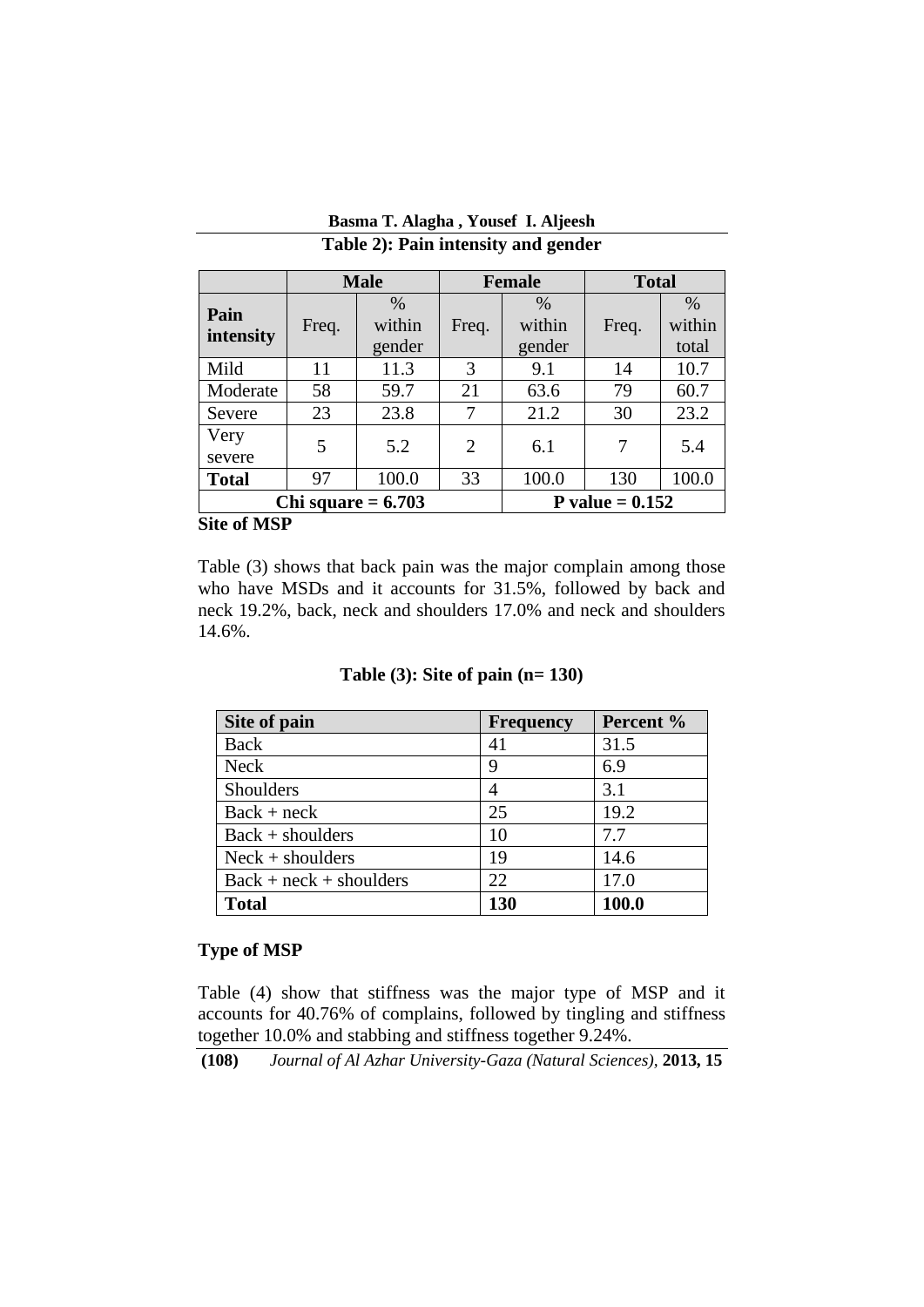| Type of pain                        | <b>Frequency</b> | Percent % |
|-------------------------------------|------------------|-----------|
| <b>Tingling</b>                     | 4                | 3.08      |
| <b>Burning</b>                      | 8                | 6.15      |
| Stabbing                            | $\overline{2}$   | 1.53      |
| <b>Stiffness</b>                    | 53               | 40.76     |
| <b>Numbness</b>                     | 1                | 0.76      |
| $Tingling + stiffness$              | 13               | 10.0      |
| $Burning + stiffness$               | 9                | 6.93      |
| $Stabbing + stiffness$              | 12               | 9.24      |
| $Stiffness + numbers$               | 8                | 6.15      |
| Tingling $+$ stabbing $+$ stiffness | 8                | 6.15      |
| Tingling $+$ stiffness $+$ numbness | 5                | 3.84      |
| $Stabbing + spasm + numbers$        | 3                | 2.30      |
| Tingling + burning + stabbing +     | 4                | 3.08      |
| $spasm + numbers$                   |                  |           |
| <b>Total</b>                        | 130              | 100.0     |

**Musculoskeletal Disorders among Radiology Technologists Table (4): Type of MSP (n = 130)**

**Relationship between demographic factors (age, gender, years of experience) and development of MSDs Pain and age**

Tables (5,6) showed that the majority of RTs (61.0%) who complain of MSDs were young age (40 years or less), of them 43.6% were 30 years and less and  $17.4\%$  were between  $31 - 40$  years old. On the other hand, only 3.0% of participants aged between  $51 - 59$  years reported MSDs.

MSP intensity was moderate (51.6%) among RTs in the age group 30 years and less,  $42.2\%$  of the age group  $31 - 40$  years,  $36.0\%$  of the age group  $41 - 50$  years and 33.3% of the age group  $51 - 59$ , while 28.0% of the age group  $41 - 50$  years,  $21.5\%$  of the age group 30 years and less and 20.0% of the age group 31 – 40 years complained from severe t very severe MSP. This result revealed that the highest complain of MSP was among RTs whose age was 30 years and less. Statistically talking, even though there were differences in complaints of MSP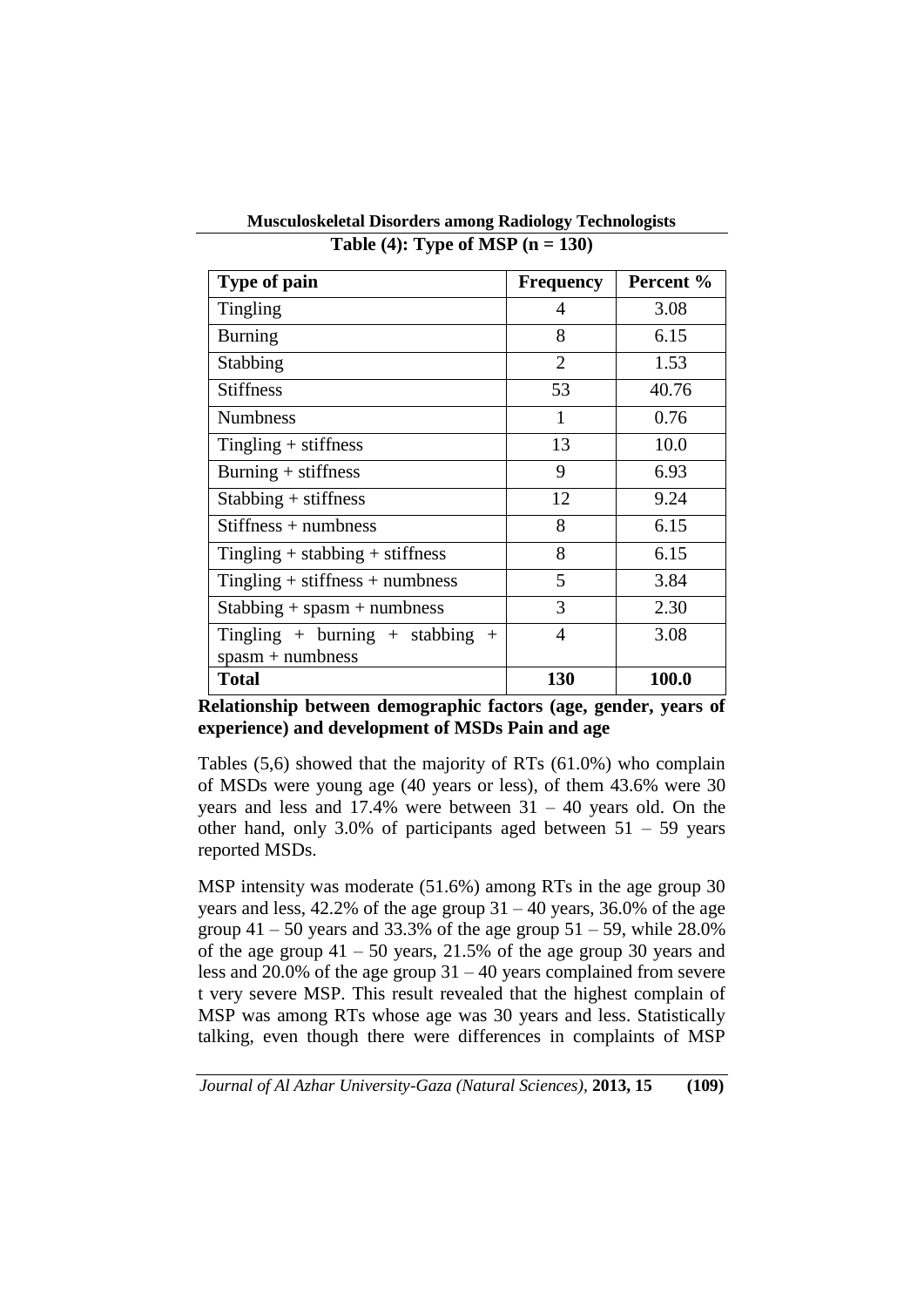### **Basma T. Alagha , Yousef I. Aljeesh**

between age groups, but these differences were not significant as Chi square was  $12.646$  and P value = 0.395.

| Age<br>in<br>vears     | 30 and less<br>$(n = 93)$ |                      | $31 - 40$<br>$(n = 45)$ |                      | $41 - 50$<br>$(n = 25)$ |                         | $51 - 59$<br>$(n=9)$ |                         |
|------------------------|---------------------------|----------------------|-------------------------|----------------------|-------------------------|-------------------------|----------------------|-------------------------|
|                        | Freq.                     | %<br>within<br>total | Freq.                   | %<br>within<br>total | Freq.                   | $\%$<br>within<br>total | Freq.                | $\%$<br>within<br>total |
| N <sub>o</sub><br>pain | 18                        | 10.5                 | 15                      | 8.7                  | 5                       | 3.0                     | $\overline{4}$       | 2.3                     |
| <b>MSP</b>             | 75                        | 43.6                 | 30                      | 17.4                 | 20                      | 11.0                    | 5                    | 3.0                     |

 **Table (5): Distribution of MSP according to age**

**Table (6) Distribution of pain intensity according to age**

| Age in                | 30 and less |            | $31 - 40$      |          | $41 - 50$         |               | $51 - 59$ |          |
|-----------------------|-------------|------------|----------------|----------|-------------------|---------------|-----------|----------|
| years                 |             | $(n = 93)$ | $(n = 45)$     |          | $(n = 25)$        |               | $(n=9)$   |          |
| Pain                  | Freq.       | $\%$       | Freq.          | $\%$     | Freq.             | $\frac{0}{0}$ | Freq.     | $\%$     |
| intensity             |             | within     |                | within   |                   | within        |           | within   |
|                       |             | age        |                | age      |                   | age           |           | age      |
| No pain               | 18          | 19.4       | 15             | 33.3     | 5                 | 20.0          | 4         | 44.4     |
| Mild                  | 7           | 7.5        | $\overline{2}$ | 4.4      | 4                 | 16.0          |           | 11.1     |
| Moderate              | 48          | 51.6       | 19             | 42.2     | 9                 | 36.0          | 3         | 33.3     |
| Severe                | 15          | 16.1       | 9              | 20.0     | 5                 | 20.0          | 1         | 11.1     |
| Very                  | 5           | 5.4        | $\Omega$       | $\Omega$ | $\overline{2}$    | 8.0           | $\Omega$  | $\Omega$ |
| severe                |             |            |                |          |                   |               |           |          |
| <b>Total</b>          | 93          | 100.0      | 45             | 100.0    | 25                | 100.0         | 9         | 100.0    |
| Chi square $= 12.646$ |             |            |                |          | P value $= 0.395$ |               |           |          |

**Pain and years of experience**

Tables (7,8) showed that the highest complain of MSP 44.7% was among RTs with  $1 - 7$  experience years and the lowest complain was among those with experience  $22 - 30$  years. 50.0% of RTs who have experience between  $1 - 7$  years, 42.1% of those who have experience between  $8 - 14$  years, 38.1% of those who have experience between 15 – 21 years and 38.5% of those who have experience between 22 – 30 years were complaining of moderate MSP. On the other hand, 20.0% of RTs who have experience between  $1 - 7$  years, 23.7% of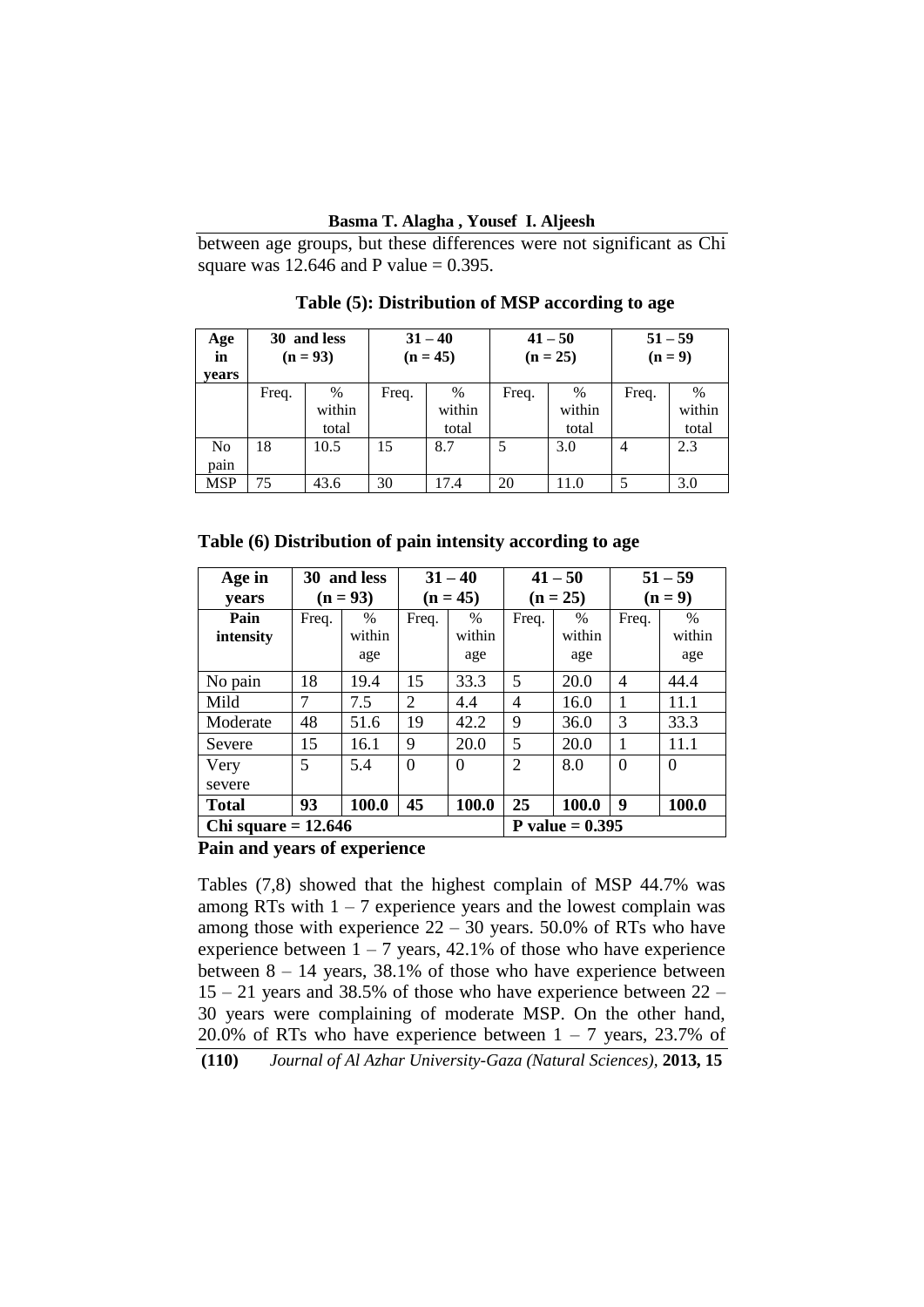those who have experience between  $8 - 14$  years, 23.8% of those who have experience between  $15 - 21$  years and  $23.1\%$  of those who have experience between  $22 - 30$  years were complaining of severe to very severe MSP. Even though there were differences in frequency and percentage of MSP between different years of experience, but these differences were not statistically significant as Chi square was 4.797 and P value  $= 0.964$ .

| <b>Experienc</b><br>e in years |      | $1 - 7$                 |                    | $8 - 14$             | $15 - 21$          |                         | $22 - 30$ |                         |
|--------------------------------|------|-------------------------|--------------------|----------------------|--------------------|-------------------------|-----------|-------------------------|
|                                | Freq | $\%$<br>within<br>total | Fre<br>$q_{\cdot}$ | %<br>within<br>total | Fre<br>$q_{\cdot}$ | $\%$<br>within<br>total | Freq.     | $\%$<br>within<br>total |
| No pain                        | 23   | 13.4                    | 11                 | 6.4                  | 5                  | 2.9                     | 3         | 1.7                     |
| <b>MSP</b>                     | 77   | 44.7                    | 27                 | 15.7                 | 16                 | 9.3                     | 10        | 5.8                     |

 **Table (7): Distribution of MSDs according to years of experience** 

**Table (8): Distribution of pain intensity according to years of experience** 

| <b>Experienc</b><br>e in years |      | $1 - 7$                |                | $8 - 14$               | $15 - 21$         |                        | $22 - 30$      |                        |
|--------------------------------|------|------------------------|----------------|------------------------|-------------------|------------------------|----------------|------------------------|
| Pain<br>intensit               | Freq | $\%$<br>withi<br>n age | Freq           | $\%$<br>withi<br>n age | Freq              | $\%$<br>withi<br>n age | Freq           | $\%$<br>withi<br>n age |
| y<br>No pain                   | 23   | 23.0                   | 11             | 28.9                   | 5                 | 23.8                   | 3              | 23.1                   |
| Mild                           | 7    | 7.0                    | $\overline{2}$ | 5.3                    | 3                 | 14.3                   | $\overline{2}$ | 15.4                   |
| Moderat<br>e                   | 50   | 50.0                   | 16             | 42.1                   | 8                 | 38.1                   | 5              | 38.5                   |
| Severe                         | 16   | 16.0                   | 8              | 21.1                   | $\overline{4}$    | 19.0                   | $\overline{2}$ | 15.4                   |
| Very<br>severe                 | 4    | 4.0                    | 1              | 2.6                    | 1                 | 4.8                    | 1              | 7.7                    |
| <b>Total</b>                   | 100  | 100.0                  | 38             | 100.                   | 21                | 100.0                  | 13             | 100.0                  |
|                                |      | Chi square $= 4.797$   |                |                        | P value = $0.964$ |                        |                |                        |

*Journal of Al Azhar University-Gaza (Natural Sciences),* **2013, 15 (111)**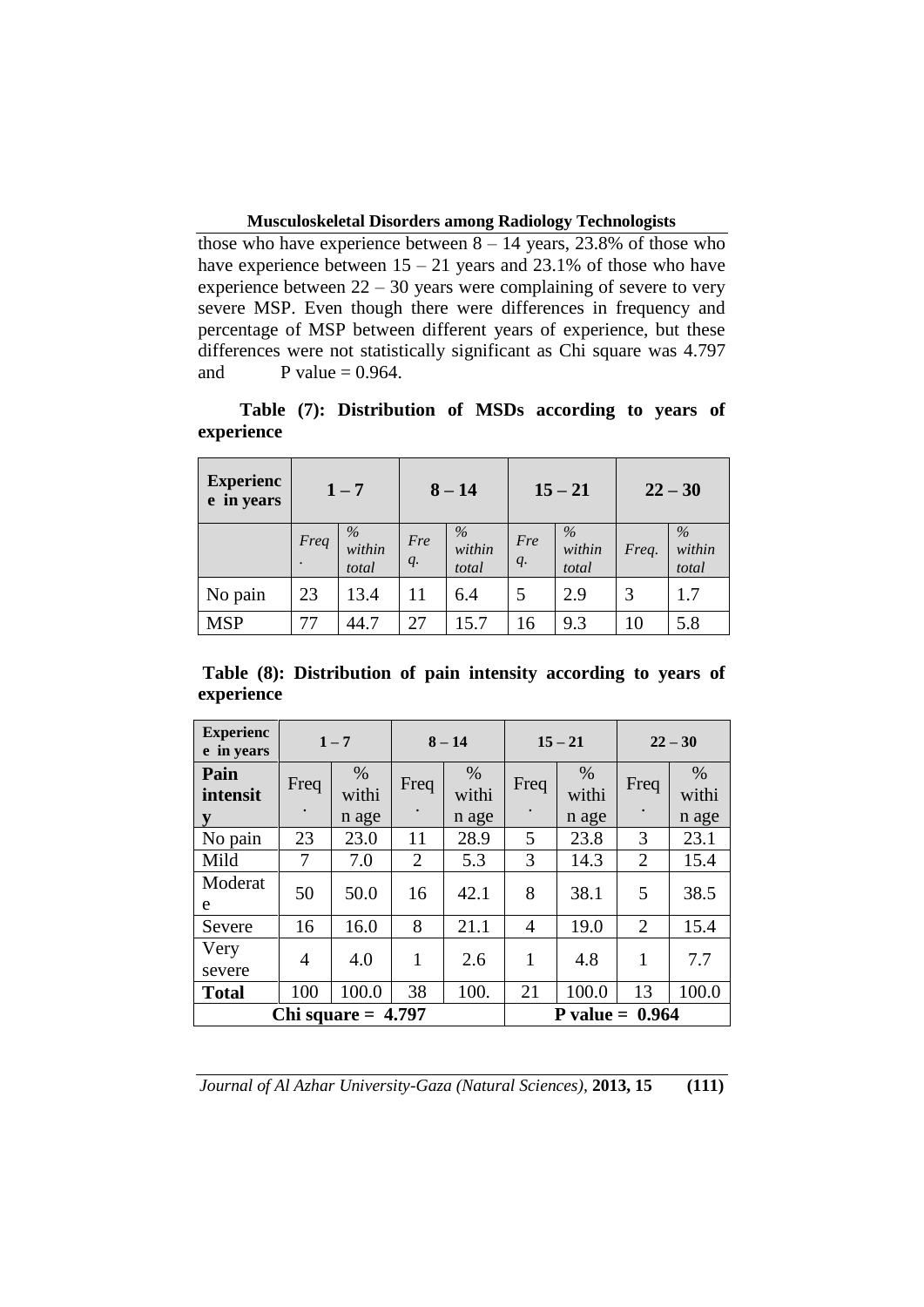# **Basma T. Alagha , Yousef I. Aljeesh Characteristics of musculoskeletal pain**

# **Nature of pain**

Table (9) showed that the majority of RTs 79.2% have intermittent pain and 20.7% have continuous pain. The highest frequency was among male RTs and it accounts for 57.7%.

The results also showed that the highest frequency of complaining of intermittent pain was among RTs who have  $1 - 7$  years of experience.

|                            |                | <b>Nature of pain</b> |                     | <b>Total</b>  |       |               |  |
|----------------------------|----------------|-----------------------|---------------------|---------------|-------|---------------|--|
| <b>Variable</b>            |                | <b>Continuous</b>     | <b>Intermittent</b> |               |       |               |  |
|                            | Freq.          | $\frac{6}{6}$         | Freq.               | $\frac{0}{0}$ | Freq. | $\frac{0}{0}$ |  |
| <b>Gender</b>              |                |                       |                     |               |       |               |  |
| Male                       | 22             | 16.9                  | 75                  | 57.7          | 97    | 74.6          |  |
| Female                     | 5              | 3.8                   | 28                  | 21.5          | 33    | 25.4          |  |
| Total                      | 27             | 20.7                  | 113                 | 79.2          | 130   | 100.          |  |
| <b>Years of experience</b> |                |                       |                     |               |       |               |  |
| $1 - 7$                    | 13             | 10.0                  | 64                  | 49.2          | 77    | 59.2          |  |
| $8 - 14$                   | 7              | 5.4                   | 20                  | 15.4          | 27    | 20.8          |  |
| $15 - 21$                  | 5              | 3.9                   | 11                  | 8.5           | 16    | 12.4          |  |
| $22 - 30$                  | $\overline{2}$ | 1.6                   | 8                   | 6.1           | 10    | 7.7           |  |

# **Table (9): Distribution of MSP according to its nature**

# **Duration of pain**

Table (10) showed that 56.2%of study participants have their pain for more than 6 months, of them 42.3% were male and 13.9% were female, also, those with least years of experience  $(1 - 7 \text{ years})$  have the highest frequency of complains (28.5%).

**(112)** *Journal of Al Azhar University-Gaza (Natural Sciences),* **2013, 15**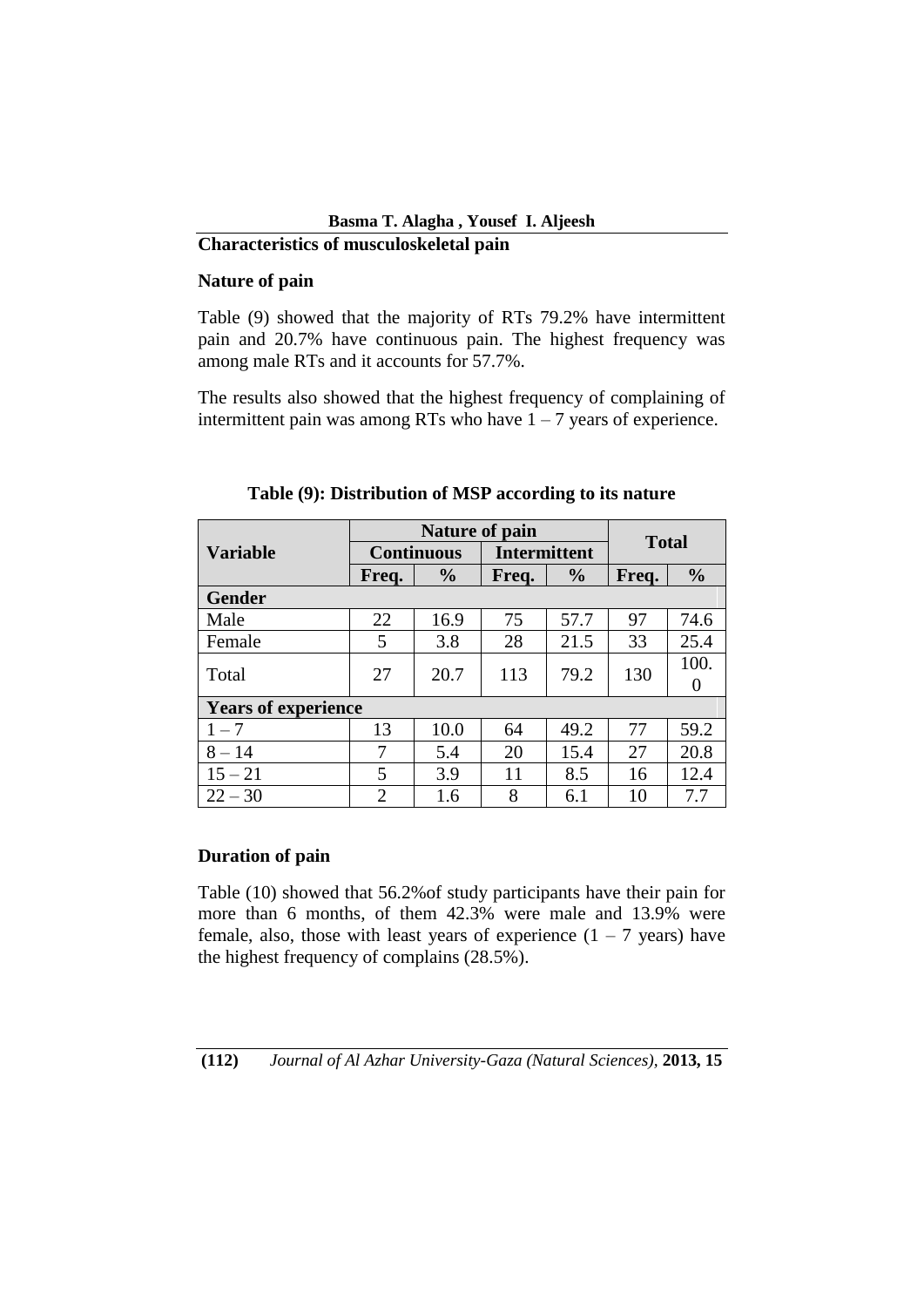|                            | <b>Duration of pain</b>                           |      |                   |                   |                                 |  |  |  |  |
|----------------------------|---------------------------------------------------|------|-------------------|-------------------|---------------------------------|--|--|--|--|
| <b>Variable</b>            | <b>Since 1</b><br><b>Since 1</b><br>week<br>month |      | Since 3<br>months | Since 6<br>months | <b>More</b><br>than 6<br>months |  |  |  |  |
| <b>Gender</b>              |                                                   |      |                   |                   |                                 |  |  |  |  |
| Male                       | 2.3                                               | 7.7  | 10.0              | 12.3              | 42.3                            |  |  |  |  |
| Female                     | 0.8                                               | 3.9  | 2.3               | 4.6               | 13.9                            |  |  |  |  |
| Total                      | 3.1                                               | 11.6 | 12.3              | 16.9              | 56.2                            |  |  |  |  |
| <b>Years of experience</b> |                                                   |      |                   |                   |                                 |  |  |  |  |
| $1 - 7$                    | 1.3                                               | 7.7  | 9.2               | 12.3              | 28.5                            |  |  |  |  |
| $8 - 14$                   | 0.8                                               | 3.1  | 3.1               | 2.3               | 11.5                            |  |  |  |  |
| $15 - 21$                  | 0.8                                               | 0.8  |                   | 2.3               | 8.5                             |  |  |  |  |
| $22 - 30$                  |                                                   |      | $\mathcal{O}$     | $\left( \right)$  | 10.7                            |  |  |  |  |

# **Musculoskeletal Disorders among Radiology Technologists Table (10): Distribution of MSDs according to its duration**

**Risk factors of musculoskeletal pain**

Table (11) showed that bending and twisting (88.4%) was the major risk factor perceived by study participants, followed by carrying cassettes and heavy objects (85.5%), lifting and transferring patients (77.9%), psychological pressure (77.3%), unsuitable work environment (74.4%) and sudden movements (73.9%). In contrast, office work and sitting for long time were the lowest risk factors.

 **Table (11): Response of participants on risk factors of MSDs**

| <b>Risk factor</b>                                   | Yes $(\% )$ |
|------------------------------------------------------|-------------|
| Bending and twisting                                 | 88.4        |
| Carrying cassettes and heavy objects                 | 85.5        |
| Lifting and transferring patients                    | 77.9        |
| Psychological pressure                               | 77.3        |
| Unsuitable work environment (lighting, ventilation ) | 74.4        |
| Sudden movements                                     | 73.9        |
| Crowd and inadequate space                           | 72.1        |
| Inadequate rest periods during work                  | 70.3        |
| Wearing lead apron for long time                     | 54.7        |
| Wearing uncomfortable shoes                          | 51.2        |
| Uncooperative colleagues                             | 44 J        |

*Journal of Al Azhar University-Gaza (Natural Sciences),* **2013, 15 (113)**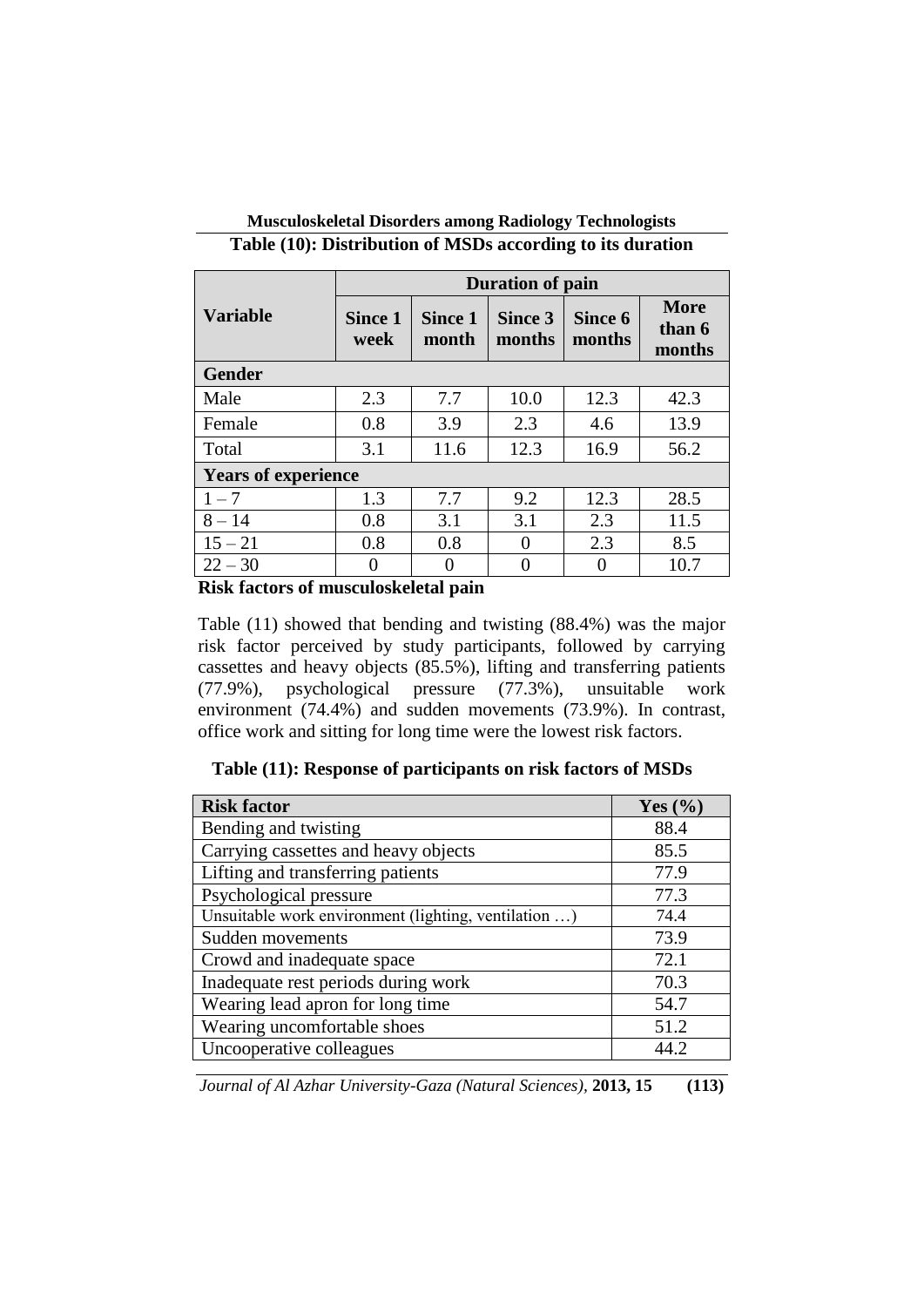**Basma T. Alagha , Yousef I. Aljeesh** 

| Sitting for long time to do procedures for patients | 32.6 |
|-----------------------------------------------------|------|
| Office work (computer, typing, statistics )         | 19.2 |

### **Discussion**

The results showed that 75.6% of RTs complained of MSDs. This result is higher than the results of study conducted in Gaza which showed that 68.7% of laboratory technicians were suffering of MSDs [9]. Another studies showed that 67.0% of X-Ray technologists complain of MSD at any site and 37.0% of X-Ray technology students suffered from MSDs [8,10], while the results of the current study were consistent with a study results which showed that 73% - 76% of nurses were complaining of pain due to MSDs [11] and the study that showed 77.3% of medical staff in radiology department reported at least one episode of pain during the last year [12].

The highest complain was back pain (31.5%), followed by back and neck (19.2%), back, neck and shoulders (17.0%) and neck and shoulders (14.6%). This result was consistent with many studies which revealed that back pain was the dominant complain [2, 8, 13, 14].

Regarding pain and gender, 11.3% of male RTs have mild pain, 59.7% have moderate pain, 23.8% have severe pain and 5.2% have very severe pain. On the other hand, 9.1% of female RTs have mild pain, 63.6% have moderate pain, 21.2% have severe pain and 6.1% have very severe pain. Differences in pain intensity between male and female RTs were not statistically significant as chi square was 6.703 and P value  $= 0.152$ . This result agreed with the results of a study which showed that there were no significant differences in MSP related to gender [8]. Another study showed that employed women tend to report more MSDs than men [15]

Concerning pain and age, 61.0% of RTs who complain of MSDs were young age (40 years or less), of them 43.6% were 30 years and less and 17.4% were between  $31 - 40$  years old. This result is inconsistent with a study which showed that chronic and disabling chronic pain was more common in older age groups among both genders [16]. Another study revealed that chronic widespread pain showed a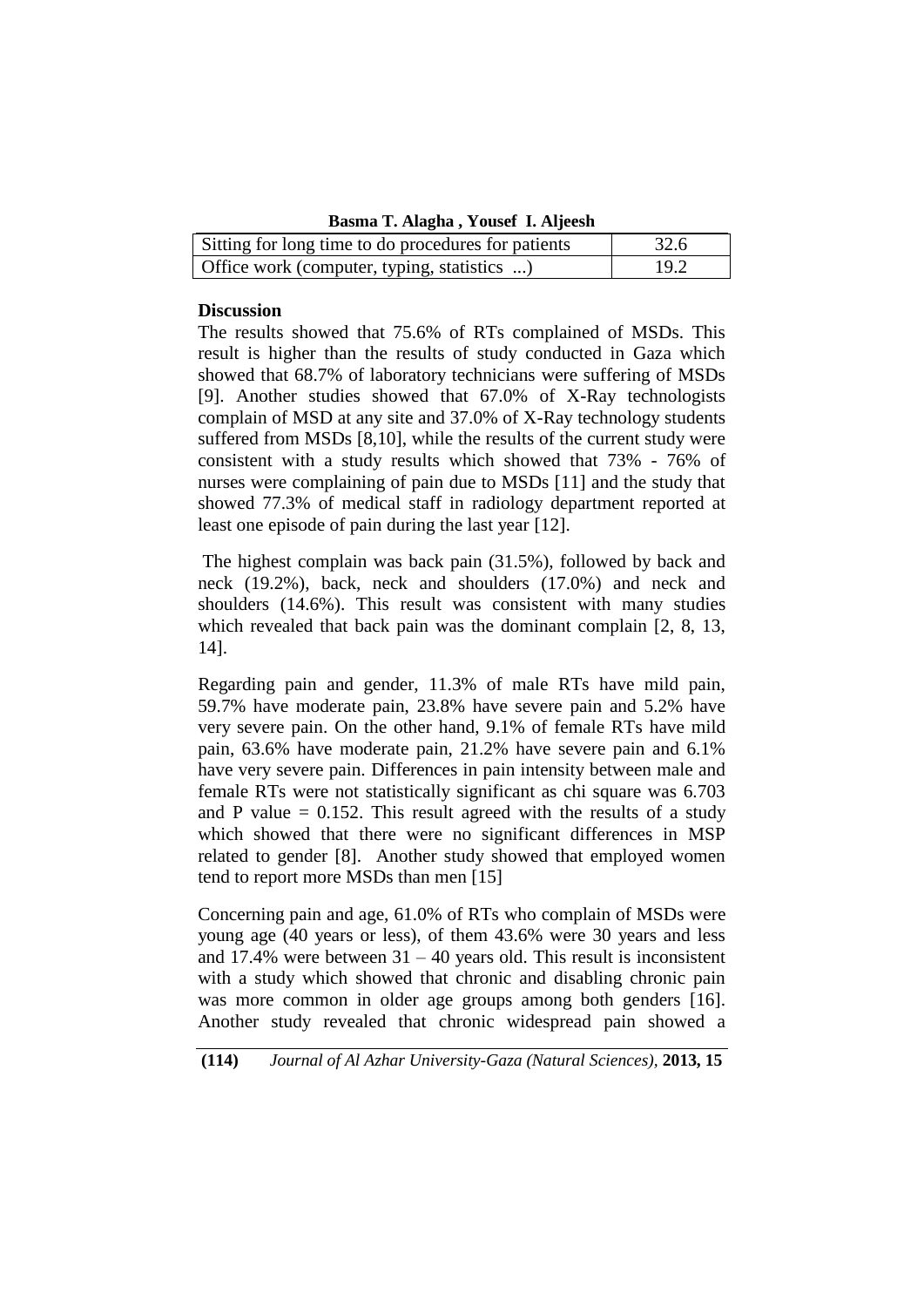systematic increasing gradient with age and was highest in the age group 59-74 yrs [17].

Regarding pain and years of experience, the results show that the highest complain of MSP 44.7% was among RTs with  $1 - 7$ experience years and the lowest complain was among those with experience 22 – 30 years. Differences in pain in relation to years of experience were not statistically significant as Chi square was 4.797 and P value  $= 0.964$ . This result agreed with a study results which showed that 52.7% of the study sample who complained of LBP have been employed for (7 years and above), 33.8% had (4-6 years) and 13.5% had (1- 3 years) [18].

In term of risk factors, bending / twisting was the major risk factor perceived by study participants (88.4%), carrying cassettes and heavy objects (85.5%), lifting and transferring patients (77.9%), psychological pressure (77.3%), unsuitable work environment (74.4%) and sudden movements (73.9%). These results were supported by some previous studies [19,20, 21].

Concerning workplace characteristics, 68.65% of RTs reported that their department design was suitable or very suitable, 68.15% reported that ventilation was suitable or very suitable, 62.25% reported that safety measures were suitable or very suitable and 66.35 reported that space was suitable or very suitable.

## **Conclusion**

The study concluded that MSDs were high among RTs, with its consequence impact on RTs productivity and quality of their performance. The results highlighted the need for proper modifications to improve workplace conditions. Therefore, we recommend the need for equal distribution of assignments and tasks among RTs, taking in consideration staff abilities and skills, offer break times during work for relaxation to avoid overstretching of muscles, implementing educational programs regarding ergonomic issues to reduce pain and discomfort, including proper handling and transferring of patients and proper postures and movements and increase number of staff to meet demands and workloads in radiology department.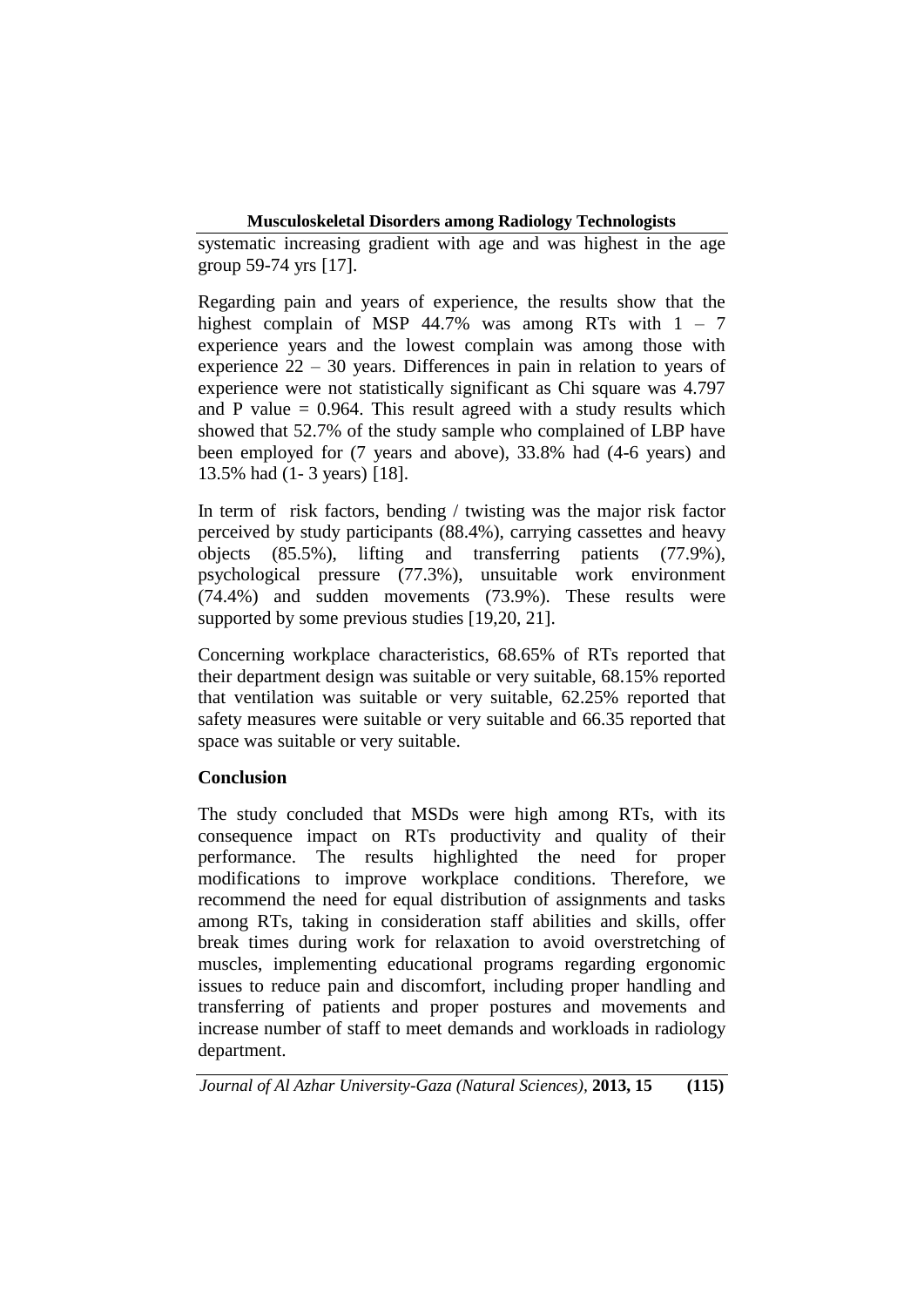### **References**

- Badley, E.M. *et al*., (1994). Relative importance of musculoskeletal disorders as a cause of chronic health problems, disability, and health care utilization: findings from the 1990 Ontario Health Survey. Journal of Rheumatology, Vol.21 (3): 505-514.
- Bergman, S. *et al*. (2001). Chronic musculoskeletal pain, prevalence rates, and sociodemographic associations in a Swedish population study. J Rhematol; Vol. 28(6): 1369 – 1377.
- Bevan, S. *et al*., (2009). Fit for work? Musculoskeletal disorders in the European workforce. London: The Work Foundation.
- Bongers, PM. *et al*. (2002). Are psychosocial factors, risk factors for symptoms and signs of the shoulder, elbow, or hand/wrist?: A review of the epidemiological literature, Am J Ind Med, Vol. 41: 315  $-342.$
- Chavez, C. (2005). Lifting Safety and ergonomics. Back injury risks in radiological technologists. Business Journal, Radiologic Technology, July- August , 2005.
- Choobineh, A. (2010). Perceived demands and musculoskeletal disorders in operating room nurses of Shiraz City Hospital, Industrial Health, Vol. 48: 74 – 84

David, T. (2002). Musculoskeletal Disorders. http://www.healthline.com/galecontent/Musculoskeletal disorders. Accessed 24.2. 2011.

El Astal, E. (2010). Determinants of musculoskeletal pain among governmental hospitals laboratory technicians in Gaza governorates. MPH Thesis. Al-Quds University, Jerusalem, Palestine.

**(116)** *Journal of Al Azhar University-Gaza (Natural Sciences),* **2013, 15**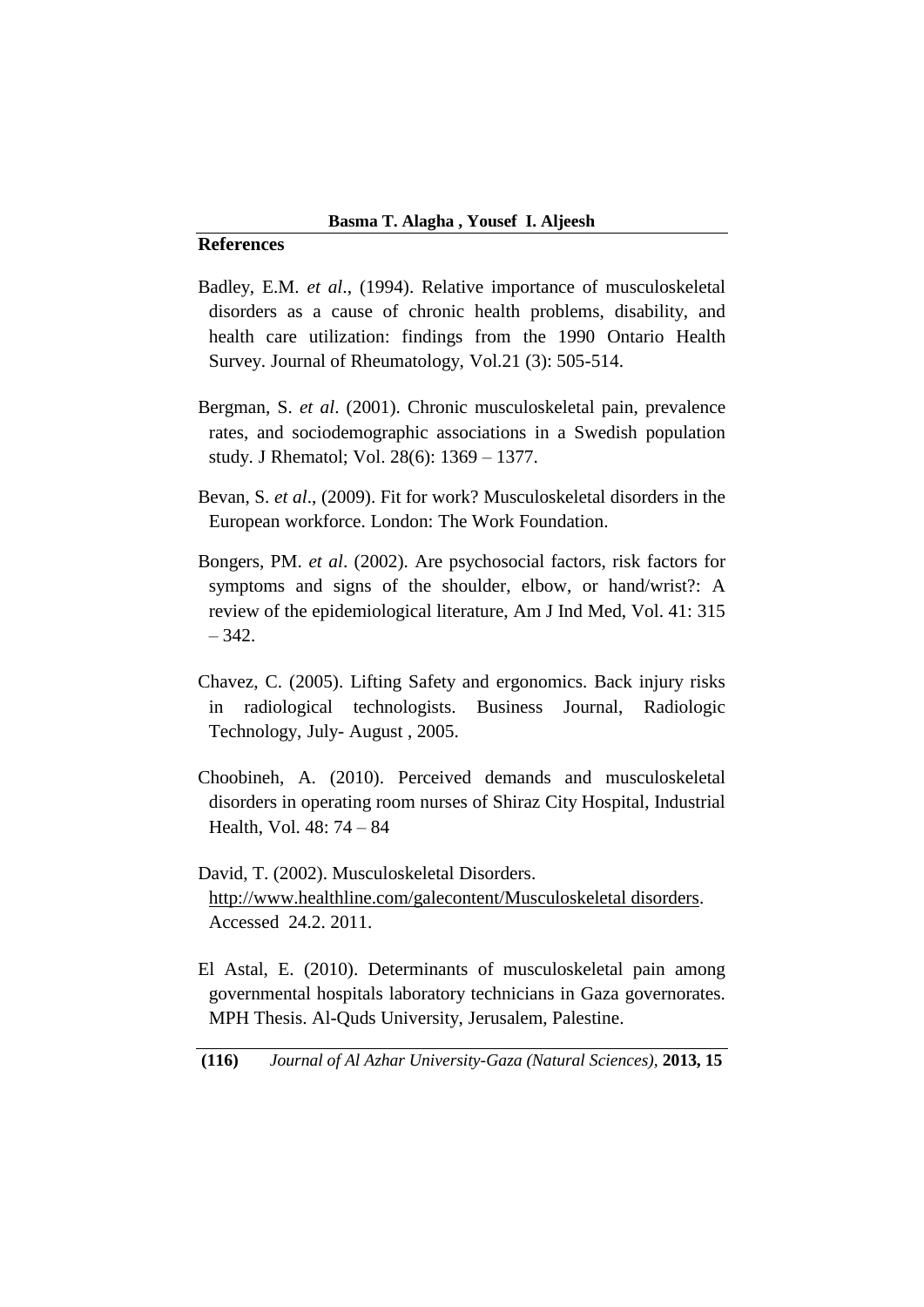European%20report.pdf (accessed 22 February 2011).

<http://www.theworkfoundation.com/Assets/Docs/Fit%20for%20Work%20pan> Hung, Wen Kao, *et al*., (2009). Work-related Musculoskeletal Disorders among Medical Staff in a Radiology Department. Journal of Medical Science*,* Vol. 29(3): 119-124.

- Lorusso, A., *et al*., (2007). Musculoskeletal compliant among Italian X-ray technologists. Industrial Health, Vol. (45)5: 705-708.
- Lorusso, A., *et al*., (2010). Musculoskeletal compliant among Italian X-ray technologists students: A cross sectional questionnaire survey. Biomedical Central Journal, Vol. 3: 114-118. [\(www.biomedcentral.com\)](http://www.biomedcentral.com/) accessed 19.9.2011.
- Magnago, S. *et al*., (2010). Nursing workers: Work conditions, social demographic characteristics and skeletal muscle disorders. Acta Paul En Ferm Journal, Vol. 23(2): 187-198.
- Masoud, F. (2004). Prevalence and risk factors for low back pain among physical therapy Professionals in Gaza Strip. Master Thesis. Islamic University. Gaza.
- Maul, I. *et al*., (2003). Course of low back pain among nurses, a longitudinal study across eight years. Journal of Occupational and environmental medicine, Vol. 60: 497 – 503.
- Morken, T. *et al*., (2003). Low back pain and widespread pain predict sickness absence among industrial workers. Biomedical Central Journal, Vol. 4. 21. (www. Biomedicentral.com) accessed 22.9.2011.
- Nyland, LJ. and Grimmer, KA. (2003). Is undergraduate physiotherapy study a risk factor for low back pain? A prevalence study of LBP in physiotherapy students. Biomedical Central Journal Musculoskeletal Disorders, Vol. 4(22): 1471-2474.

*Journal of Al Azhar University-Gaza (Natural Sciences),* **2013, 15 (117)**